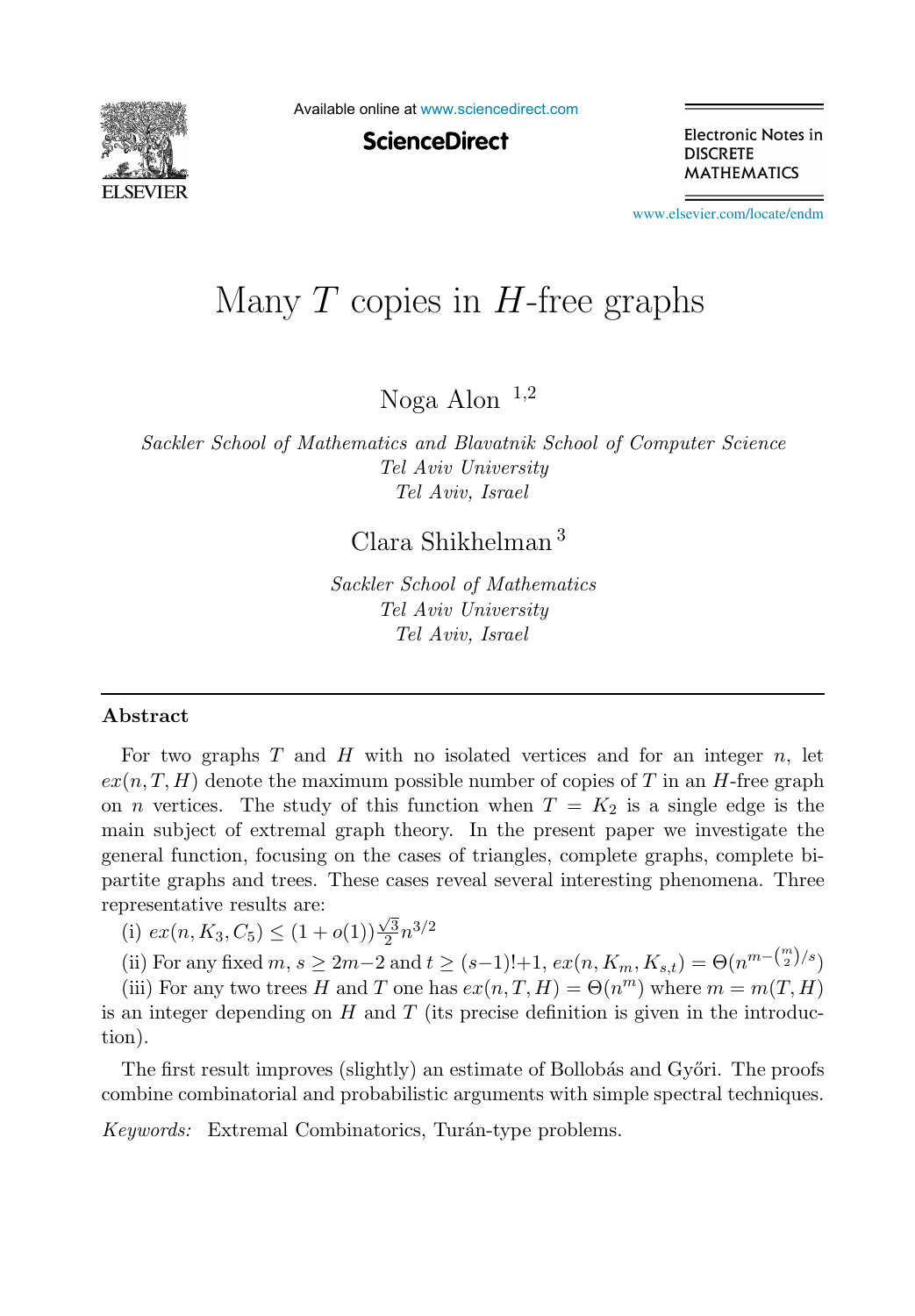## 1 Introduction

For two graphs T and H and for an integer n, let  $ex(n, T, H)$  denote the maximum possible number of copies of  $T$  in an  $H$ -free graph on  $n$  vertices.

When  $T = K_2$  is a single edge,  $ex(n, T, H)$  is the well studied function, usually denoted by  $ex(n, H)$ , specifying the maximum possible number of edges in an  $H$ -free graph on  $n$  vertices. There is a huge literature investigating this function, starting with the theorems of Mantel  $[12]$  and Turán  $[16]$  that determine it for  $H = K_r$ . See, for example, [\[14\]](#page-6-2) for a survey.

In the present abstract we show that the function for other graphs T besides  $K_2$  exhibits several additional interesting features. We illustrate these by focusing on a few special cases such as the triangle  $T = K_3$  a general complete graph  $T = K_m$  or a tree, but the question is interesting for many other graphs T, and many of the results can be extended to other graphs.

There are several sporadic papers dealing with the function  $ex(n, T, H)$  for  $T \neq K_2$ . The first one is due to Erdős in [\[6\]](#page-6-3), where he determines  $ex(n, K_t, K_r)$ for all  $t < r$  (see also [\[4\]](#page-5-0) for an extension). A notable recent example is given in [\[9\]](#page-6-4), where the authors determine this function precisely for  $T = C_5$  and  $H = K_3$ . Another example is  $T = K_r$  and  $H = K_t$  where  $r < t$ , which follows from the results in [\[4\]](#page-5-0).

The case  $T = K_3$  and  $H = C_{2k+1}$  has also been studied. Bollobás and Győri [\[5\]](#page-5-1) proved that

<span id="page-1-1"></span><span id="page-1-0"></span>
$$
(1+o(1))\frac{1}{3\sqrt{3}}n^{3/2} \le ex(n, K_3, C_5) \le (1+o(1))\frac{5}{4}n^{3/2}.
$$
 (1)

Győri and Li [\[8\]](#page-6-5) proved that for any fixed  $k \geq 2$ 

$$
\binom{k}{2}ex_{bip}(\frac{2n}{k+1},C_4,C_6,\ldots,C_{2k}) \le ex(n,K_3,C_{2k+1}) \le \frac{(2k-1)(16k-2)}{3}ex(n,C_{2k}),
$$
\n(2)

<sup>1</sup> Sackler School of Mathematics and Blavatnik School of Computer Science, Tel Aviv University, Tel Aviv 69978, Israel and School of Mathematics, Institute for Advanced Study, Princeton, NJ 08540. Research supported in part by a USA-Israeli BSF grant, by an ISF grant, by the Israeli I-Core program and by the Oswald Veblen Fund.

Email: nogaa@tau.ac.il

<sup>3</sup> Email: clarashk@mail.tau.ac.il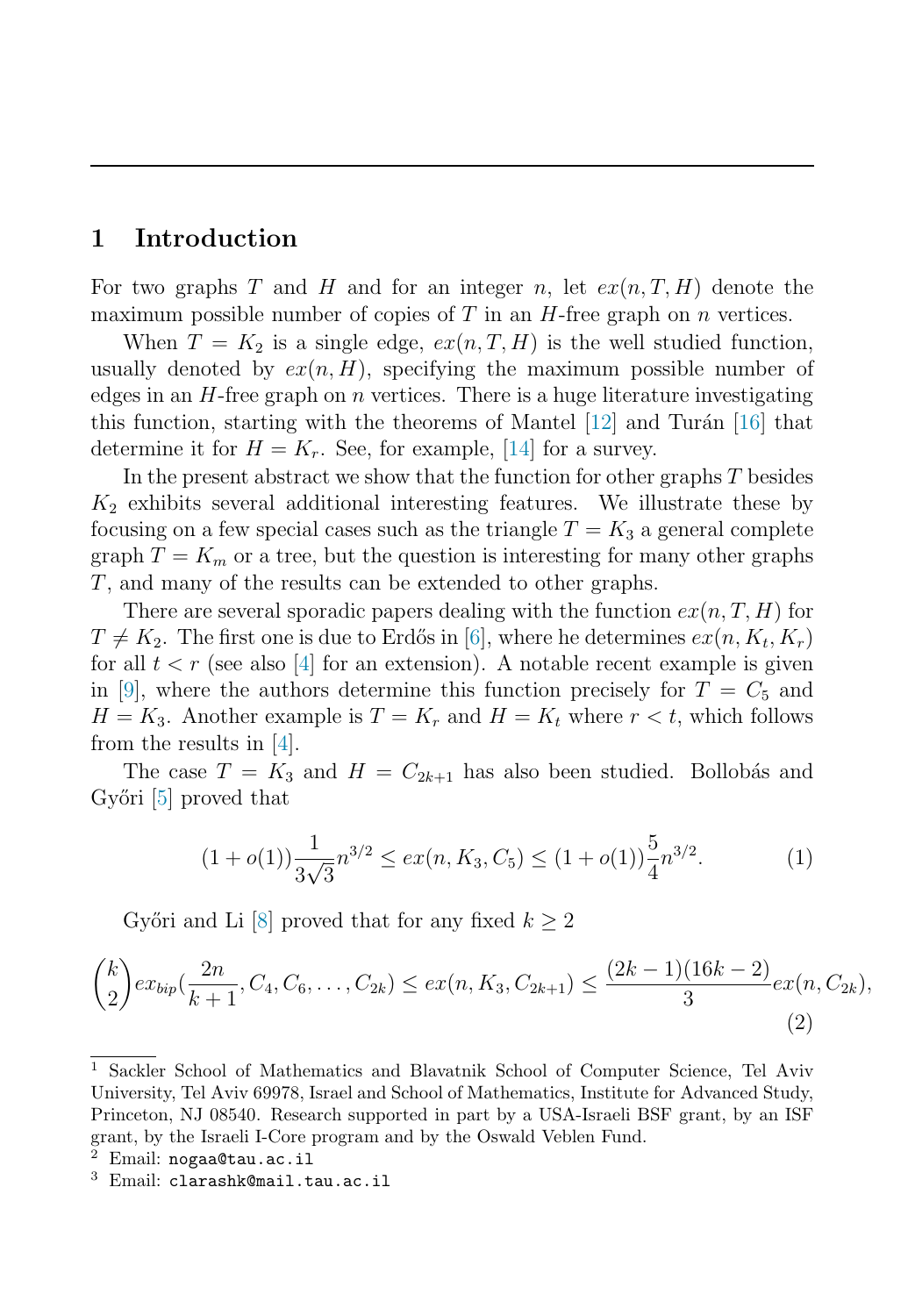<span id="page-2-0"></span>Our first result characterizes all graphs H for which  $ex(n, K_3, H) \leq c(H)n$ . The friendship graph  $F_k$  is the graph consisting of k triangles with a common vertex. Call a graph an extended friendship graph iff its 2-core is either empty or  $F_k$  for some positive k.

**Theorem 1.1** There exists a constant  $c(H)$  so that  $ex(n, K_3, H) \leq c(H)n$  if and only if H is a subgraph of an extended friendship graph.

We also slightly improve the upper estimates in  $(1)$  and in  $(2)$  above, proving the following.

Proposition 1.2 The following upper bounds hold. (i)  $ex(n, K_3, C_5) \leq (1 + o(1)) \frac{\sqrt{3}}{2} n^{3/2}.$ (ii) For any  $k \geq 2$ ,  $ex(n, K_3, C_{2k+1}) \leq \frac{16(k-1)}{3} ex(\lceil n/2 \rceil, C_{2k}).$ 

A similar result has been proved independently by Füredi and Özkahya [\[7\]](#page-6-6), who showed that  $ex(n, K_3, C_{2k+1}) \leq 9k \ ex(n, C_{2k}).$ 

<span id="page-2-1"></span>The next theorem deals with maximizing the number of copies of a complete graph while avoiding bipartite graphs:

**Theorem 1.3** For any fixed m and  $t \geq s$  satisfying  $s \geq 2m - 2$  and  $t \geq$  $(s-1)! + 1$  there are two constants  $c_1 = c_1(s,t)$  and  $c_2 = c_2(s,t)$  such that

$$
c_1n^{m-{m \choose 2}/s} \le ex(n, K_m, K_{s,t}) \le c_2n^{m-{m \choose 2}/s}.
$$

The last two theorem focus on the case where  $H$  is a tree. Before we state the results let us give the following definitions:

**Definition 1.4** For a graph T, a set of vertices  $U \subseteq V(T)$  and an integer h, the  $(U, h)$  blow-up of T is the following graph. Fix the vertices in U, and replace each connected component in  $T \setminus U$  with h vertex disjoint copies of it connected to the vertices of U exactly as the original component is connected to these in T.

**Definition 1.5** For two trees, T and H, let  $m(T, H)$  be the maximum integer m such that there is a  $(U, |V(H)|)$  blow-up of T containing no copy of H and having m connected components in  $T \setminus U$ .

In this notation we prove the following.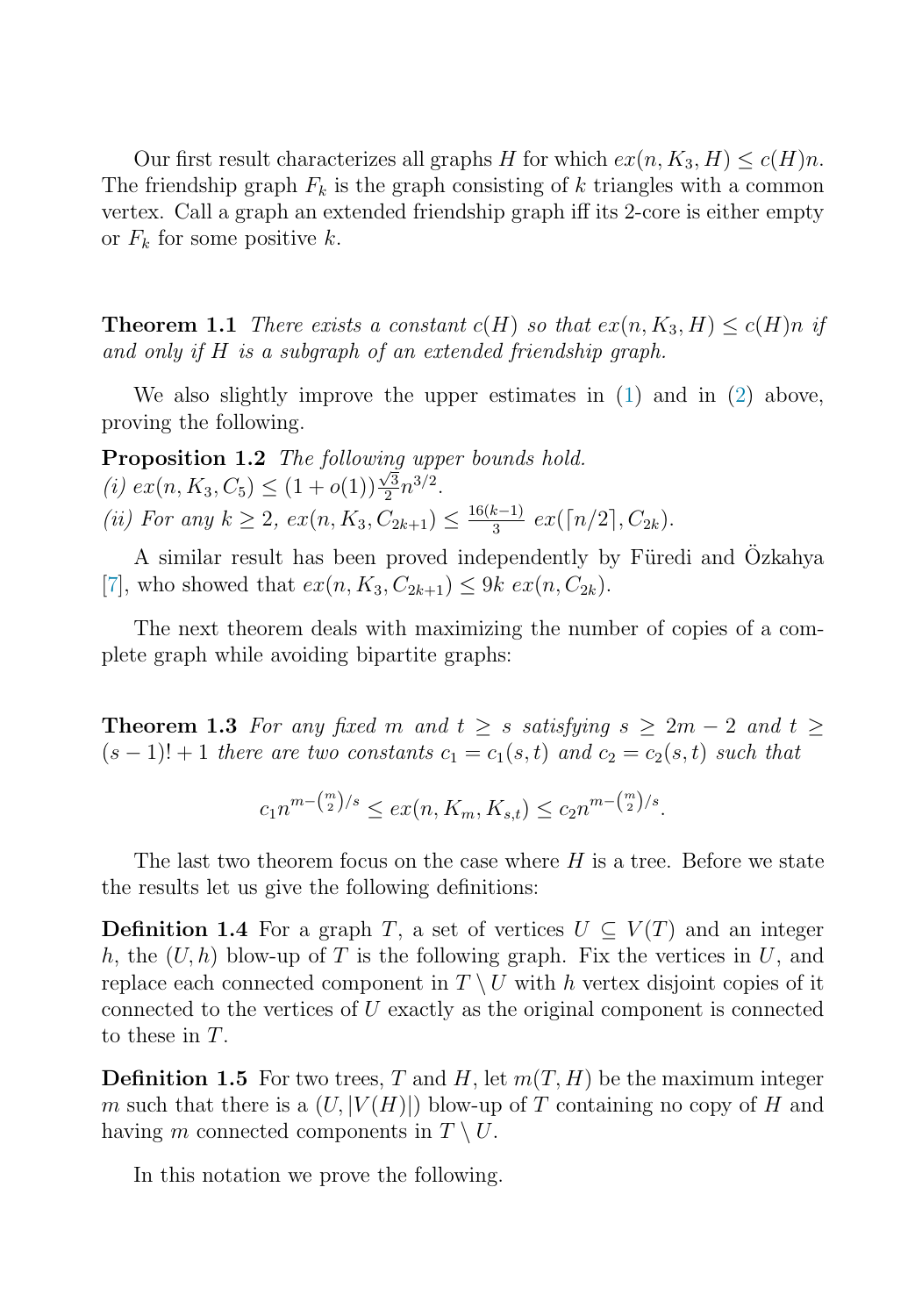**Theorem 1.6** Let H and T be trees and  $m = m(T, H)$ . Then there are two positive constants  $c_1(t, h), c_2(t, h)$  so that

$$
c_1(t,h)n^m \le ex(n,T,H) \le c_2(t,h)n^m
$$

Finally we consider the case where  $T$  is a bipartite graph and  $H$  is a tree. For a tree  $H$ , any  $H$ -free graph can have at most a linear number of edges. Therefore, by a theorem proved in [\[1\]](#page-5-2), the maximum possible number of copies of any bipartite graph T in it is bounded by  $O(n^{\alpha(T)})$ , where  $\alpha(T)$  is the size of a maximum independent set in  $T$ . Using the next definition we characterize the cases in which  $ex(n, T, H) = \Theta(n^{\alpha(T)})$ .

**Definition 1.7** An edge cover of a graph T is a set  $\Gamma \subset E(T)$  such that for each vertex  $v \in V(T)$  there is an edge  $e \in \Gamma$  for which  $v \in e$ . Call an edge-cover minimum if it has the smallest possible number of edges.

A set of vertices  $U \subset V(T)$  is called a  $U(\Gamma)$ -set if each connected component of  $T \setminus U$  intersects exactly one edge of  $\Gamma$ , and the number of these connected components is |Γ|.

**Theorem 1.8** Let T be a bipartite graph and let H be a tree. Then the following are equivalent:

- (i)  $ex(n, T, H) = \Theta(n^{\alpha(T)})$
- (ii) For any minimum edge-cover  $\Gamma$  of T there is a choice of a  $U(\Gamma)$ -set U such that the  $(U, h)$  blow-up of T does not contain a copy of H,
- (iii) For some minimum edge cover  $\Gamma$  of T there is a choice of a  $U(\Gamma)$ -set U such that the  $(U, h)$  blow-up of T does not contain a copy of H.

## <span id="page-3-0"></span>2 Some Proof Sketches

2.1 Proof of Theorem [1.1](#page-2-0)

<span id="page-3-1"></span>For the proof of Theorem [1.1](#page-2-0) we use the following two lemmas:

**Lemma 2.1** Let  $G = (V, E)$  be a graph with at least  $(9c-15)(c+1)n$  triangles and at most n vertices, then it contains a copy of  $F_c$ .

**Lemma 2.2** For every  $k > 3$  and n large enough there is a graph G on n vertices with at least  $\Omega(n^{1+\frac{1}{k-1}})$  triangles and no cycles of length i for any i between  $4$  and  $k$ .

We can now prove Theorem [1.1.](#page-2-0)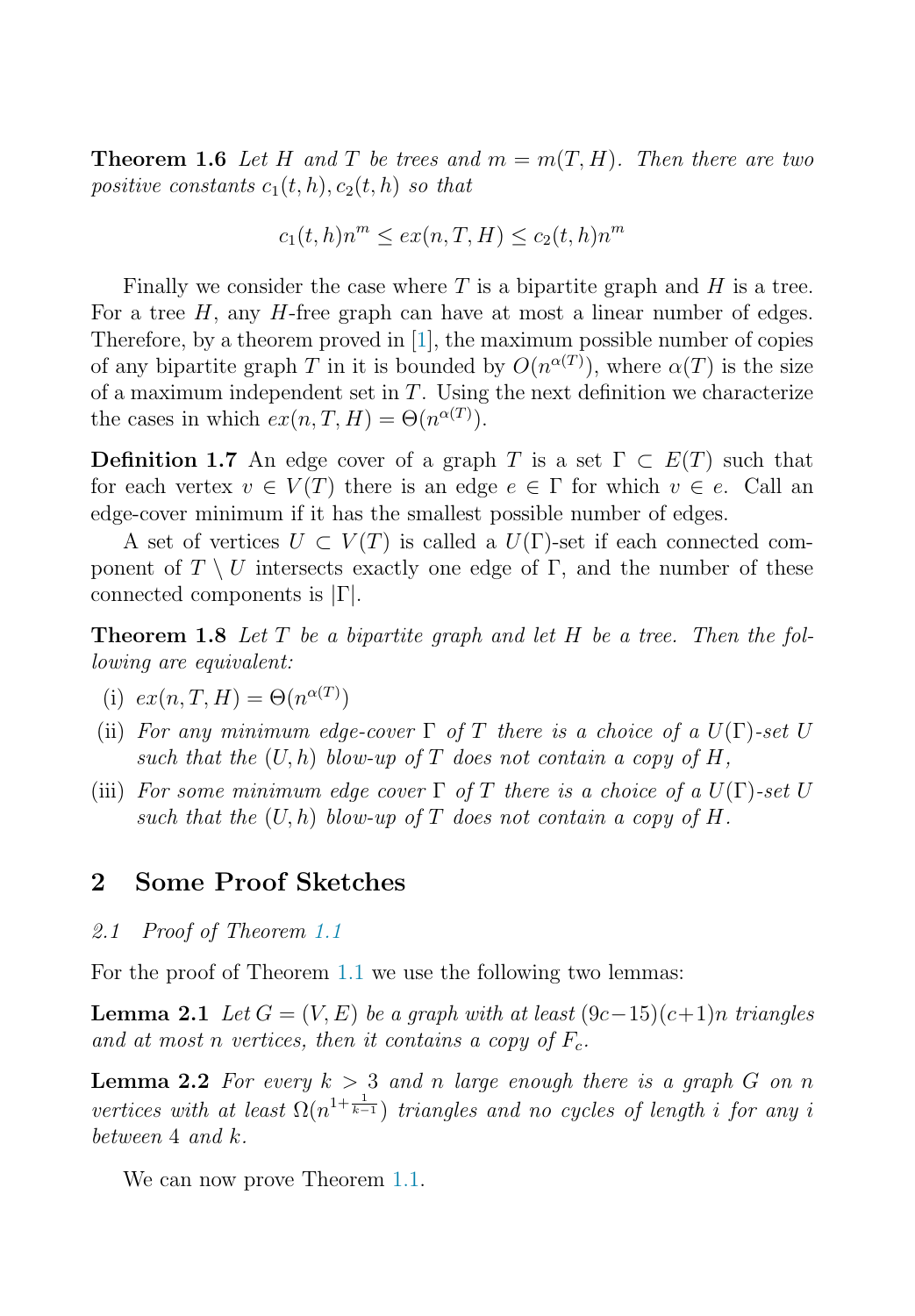**Proof.** (Sketch) We need to show first that  $ex(n, K_3, H)$  is linear in n for any extended friendship graph and second that if  $H$  is not a subgraph of an extended friendship graph then there is a graph G with n vertices and  $\omega(n)$ triangles containing no copy of H.

The first part can be achieved by showing that a graph with at least  $10h^2 \cdot n$ triangles has a subgraph with many triangles and a high minimal degree. By Lemma [2.1](#page-3-0) this graph will contains a copy of the 2-core of  $H$  and the high minimal degree allows us to embed all of H.

For the second part we note that  $H$  is not a subgraph of an extended friendship graph iff it either contains a cycle of length greater than 3 or it contains two vertex disjoint triangles. Lemma [2.2](#page-3-1) provides a graph G with a superlinear number of triangles and no no copy of  $C_k$  for  $k \geq 4$ . The complete 3-partite graph  $K_{1,\lfloor \frac{n-1}{2}\rfloor,\lceil \frac{n-1}{2}\rceil}$  has a non-linear number of triangles and non of them are disjoint.

### 2.2 Proof of Theorem [1.3](#page-2-1)

We prove the upper and lower bound in the following two lemmas. From here on, denote by  $\mathcal{N}(G, H)$  the number of copies of H in G.

**Lemma 2.3** For any fixed  $m \geq 2$  and  $t \geq s \geq m-1$ 

$$
ex(n, K_m, K_{s,t}) \leq (\frac{1}{m!} + o(1))(t-1)^{\frac{m(m-1)}{2s}} n^{m - \frac{m(m-1)}{2s}}
$$

**Proof.** (Sketch) We apply induction on m. For  $m = 2$  the Kövari, Sons Turán result [\[11\]](#page-6-7) gives  $ex(n, K_2, K_{s,t}) = ex(n, K_{s,t}) \leq (\frac{1}{2} + o(1))(t-1)^{\frac{1}{s}}n^{2-\frac{1}{s}}$  and this will serve as our base case.

For the induction step assume we have proved this for  $m$  and let us prove it for  $m + 1$ . Let  $G = (V, E)$  be a  $K_{s,t}$  free graph on n vertices, and let us bound the number of copies of  $K_{m+1}$  in it. For each  $v \in V$  we know that its neighborhood  $N(v)$  does not contain any copy of  $K_{s-1,t}$ . By the induction assumption we can bound the number of copies of  $K_m$  in  $N(v)$ :

$$
\mathcal{N}(N(v), K_m) \le ex(d_v, K_m, K_{s-1,t}) \le \left(\frac{1}{m!} + o(1)\right)(t-1)^{\frac{m(m-1)}{2(s-1)}} d_v^{m - \frac{m(m-1)}{2(s-1)}}
$$

From this and by using the means inequality and the fact that the number of s-edged stars in G cannot exceed  $\binom{n}{s}(t-1)$  we can get a bound on the number of copies of  $K_m$  in  $G$ :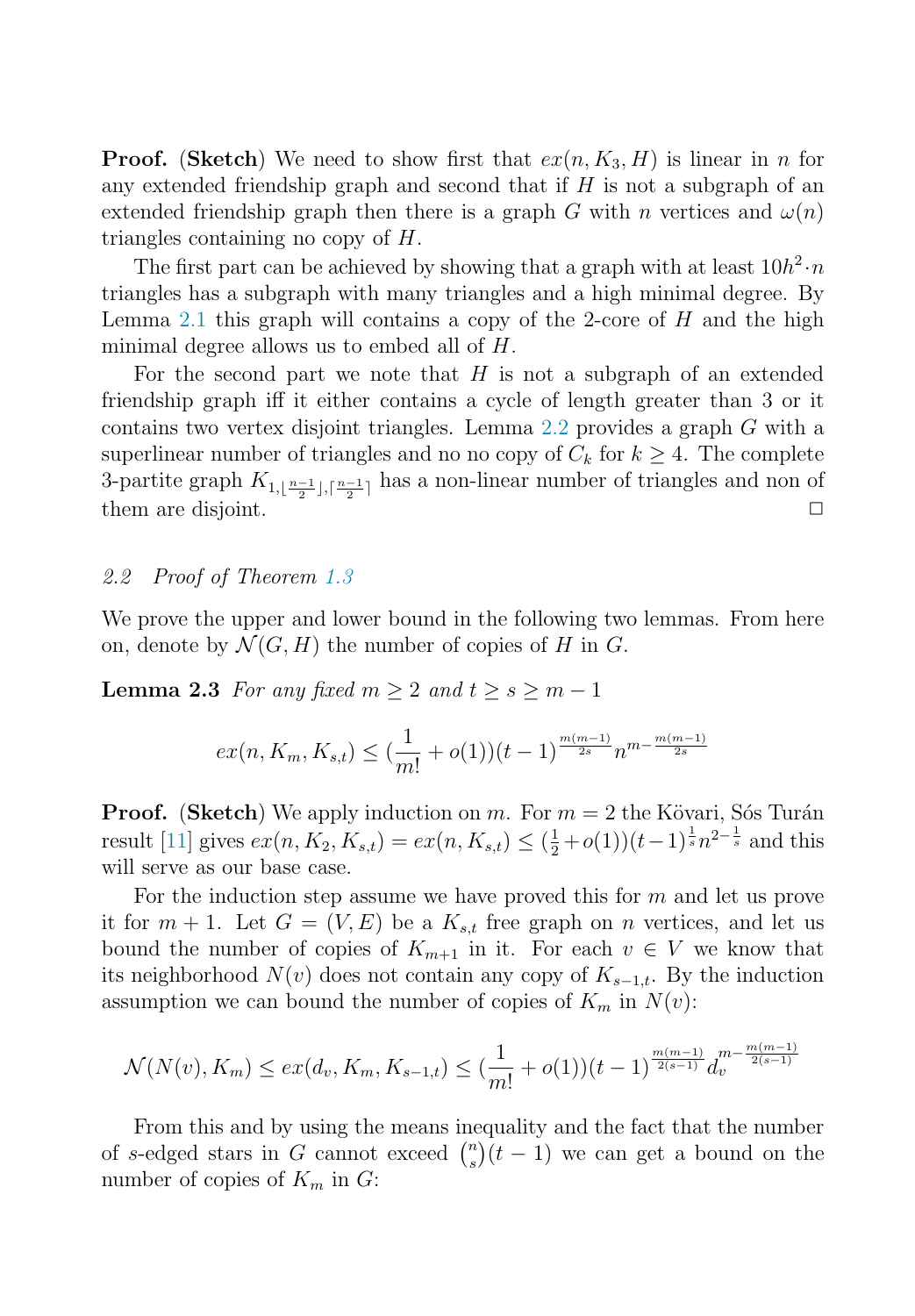$$
\mathcal{N}(G, K_{m+1}) \le \left(\frac{1}{(m+1)!} + o(1)\right)(t-1)^{\frac{(m+1)m}{2s}} n^{(m+1) - \frac{(m+1)m}{2s}}
$$

**Lemma 2.4** For any fixed m,  $s \geq 2m - 2$  and  $t \geq (s - 1)! + 1$ 

$$
ex(n, K_m, K_{s,t}) \geq \left(\frac{1}{m!} + o(1)\right) n^{m - \frac{m(m-1)}{2s}}
$$

#### Proof. (Sketch)

We use the projective norm-graphs  $H(q, s)$  as constructed in [\[3\]](#page-5-3), in the same paper it is shown that  $H(q, s)$  is  $K_{s,(s-1)!+1}$  free. To determine the number of copies of  $K_m$  in this graph we use a result on  $(n, d, \lambda)$  graphs. An  $(n, d, \lambda)$  graph is a d-regular graph on n vertices in which all eigenvalues but the first have absolute value at most  $\lambda$ .

A result of the first author (see [\[10\]](#page-6-8), Theorem 4.10) is the following: Let  $G_1$  be a fixed graph with r edges, s vertices and maximum degree  $\Delta$ . Let  $G_2$ be an  $(n, d, \lambda)$  graph. If  $n \gg \lambda(\frac{n}{d})^{\Delta}$  then the number of copies of  $G_1$  in  $G_2$ is  $(1+o(1))\frac{n^{s}}{|Aut(G_1)|}(\frac{d}{n})^r$ . In our case we take  $G_1 = K_m$  and  $G_2 = H(q, s)$ . By the results in  $\tilde{15}$  or  $\tilde{2}$  we know that the second eigenvalue, in absolute value, of  $H(q, s)$  is  $q^{\frac{s-1}{2}}$  and from the construction  $|V(H)| = q^s - q^{s-1}$ , thus:  $\mathcal{N}(H(q,s), K_m) = (\frac{1}{m!} + o(1))n^{m - \frac{m(m-1)}{2s}}$ 

 $\Box$ 

## <span id="page-5-4"></span><span id="page-5-2"></span>References

- <span id="page-5-3"></span>[1] N. Alon, On the number of subgraphs of prescribed type of graphs with a given number of edges, Israel J. Math. 38(1981), 116-130.
- <span id="page-5-0"></span>[2] N. Alon and V. Rödl, Sharp bounds for some multicolor Ramsey numbers, Combinatorica 25 (2005), 125-141.
- <span id="page-5-1"></span>[3] N. Alon, L. Rónyai and T. Szabó, Norm-graphs: variations and applications, J. Combinatorial Theory, Ser. B 76 (1999), 280-290.
- [4] B. Bollob´as, On complete subgraphs of different orders, Math. Proc. Cambridge Philos. Soc. 79 (1976), 19-24.
- [5] B. Bollobás and E. Győri, Pentagons vs. triangles, Discrete Math. 308 (2008), 4332–4336

 $\Box$